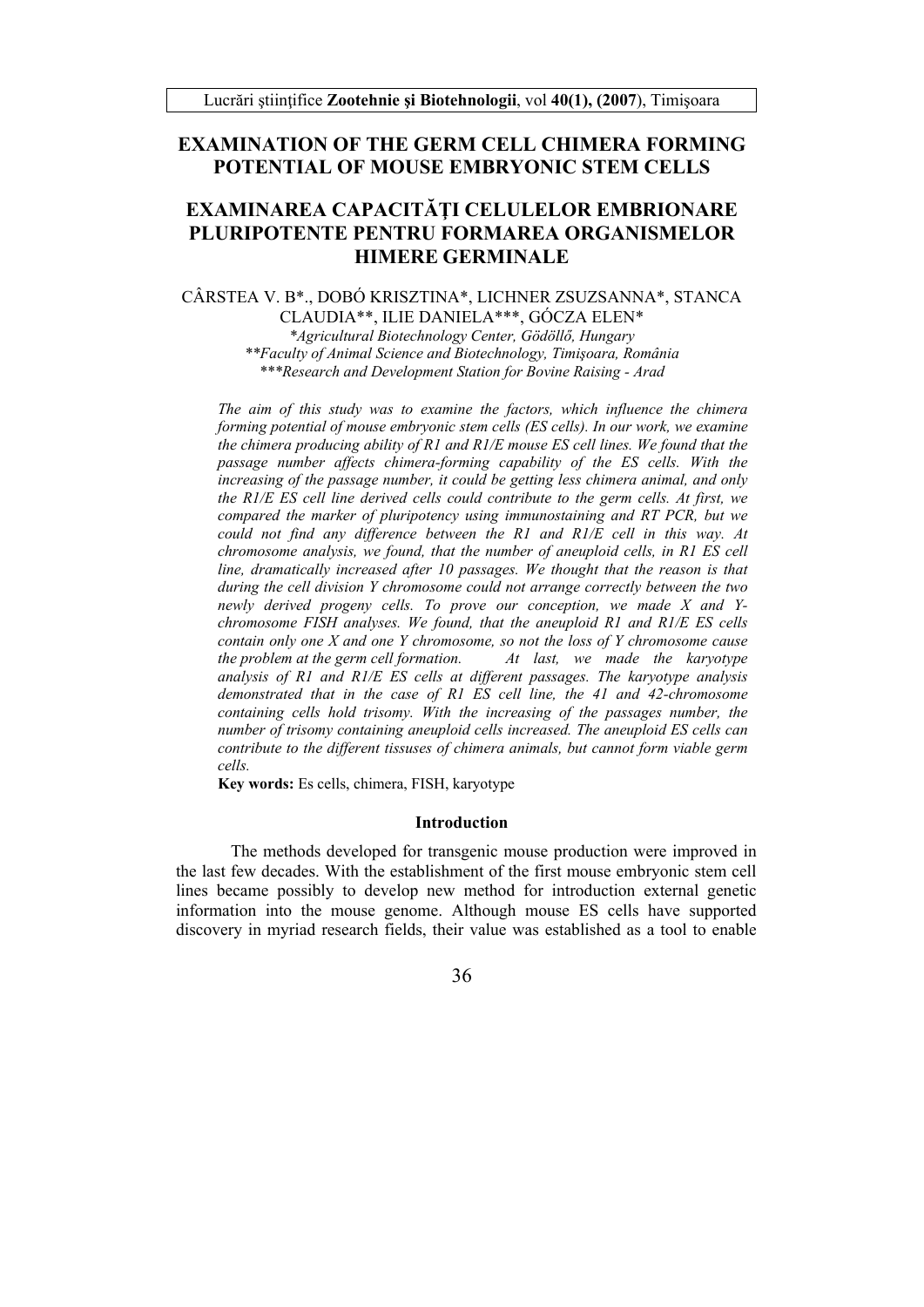targeted mutagenesis. Several years earlier, it was demonstrated that, when they were injected into mouse blastocysts, genetically altered ES cells could generate transgenic offspring. The application of these techniques with homologous recombination technology thus provided scientists with a controlled process to generate an unlimited variety of transgenic mice with engineered, predetermined genomes.

#### **Matherial and Metods**

#### **Superovulation of mice**

To get 2-cell stage embryos, females were superovulated with intraperitoneal injection of pregnant mare's serum gonadotrophin (PMSG) and human chorionic gonadotrophin (hCG) at specific times (1). After hCG injection, the females were caged individually with the appropriate males. Matting was verified by the presence of a vaginal plug the following morning. On the day of the plugs, a group of CD1 females were mated with vasectomised CD1 males, to produce pseudopregnant females, to act as embryo recipients.

### **Embryo collection and cultivation**

We collected the embryos flushing them from the oviducts of superovulated females using M2 medium. After washing we cultured them in  $CO<sub>2</sub>$ incubator for 24 h (5%  $CO<sub>2</sub>$ , 37<sup>0</sup>C) in KSOM medium, respectively until eight cell stage  $(1)$ .

#### **ES cells and tissue culture**

The ES cells lines, used for producing chimeras in this study, were R1 and R<sub>1</sub>/E ES cell lines (1). Culture was carried out following the standard protocol of Robertson et al. (2).

## **Chimera production**

The zona pellucida of the eight-cell stage embryos was removed by acidic Tyrode's solution. The zona free embryos were placed individually into one depressions of the aggregation plate. Clumps of 10-15 ES cells were picking up from medium and transferred aside the zona free embryo. After 24 hours most aggregates were transferred into the uterus of pseudo pregnant females.

### **Karyotyping method**

The cells were passed to the gelatin-covered plate one day before the karyotyping. The next day, colcemid or vinblastine solution was added to the plate for 2.5 hour to block the cells in metaphases. The supernatant was removed and the pellet was resuspended in 4 ml of warm (37°C) hypotonic solution (0, 56%KCl)(drop by drop) and the suspension was kept on RT, for 10 minutes. Suspension was centrifugated at 1000 rpm for 7 min, on RT, than the supernatant was removed. 0.5 ml of freshly prepared fixative (methanol: acetic acid (3:1), 4°C)(drop by drop) was added. The cells were centrifuged again at 1000 rpm for 7 min, (at RT), the supernatant was carefully removed and after we added 4 ml fixative, swirling the cells (these two steps were repeated for two times). The cellular suspension was stored at 4°C (or -20°C). Before analyzis, the cells were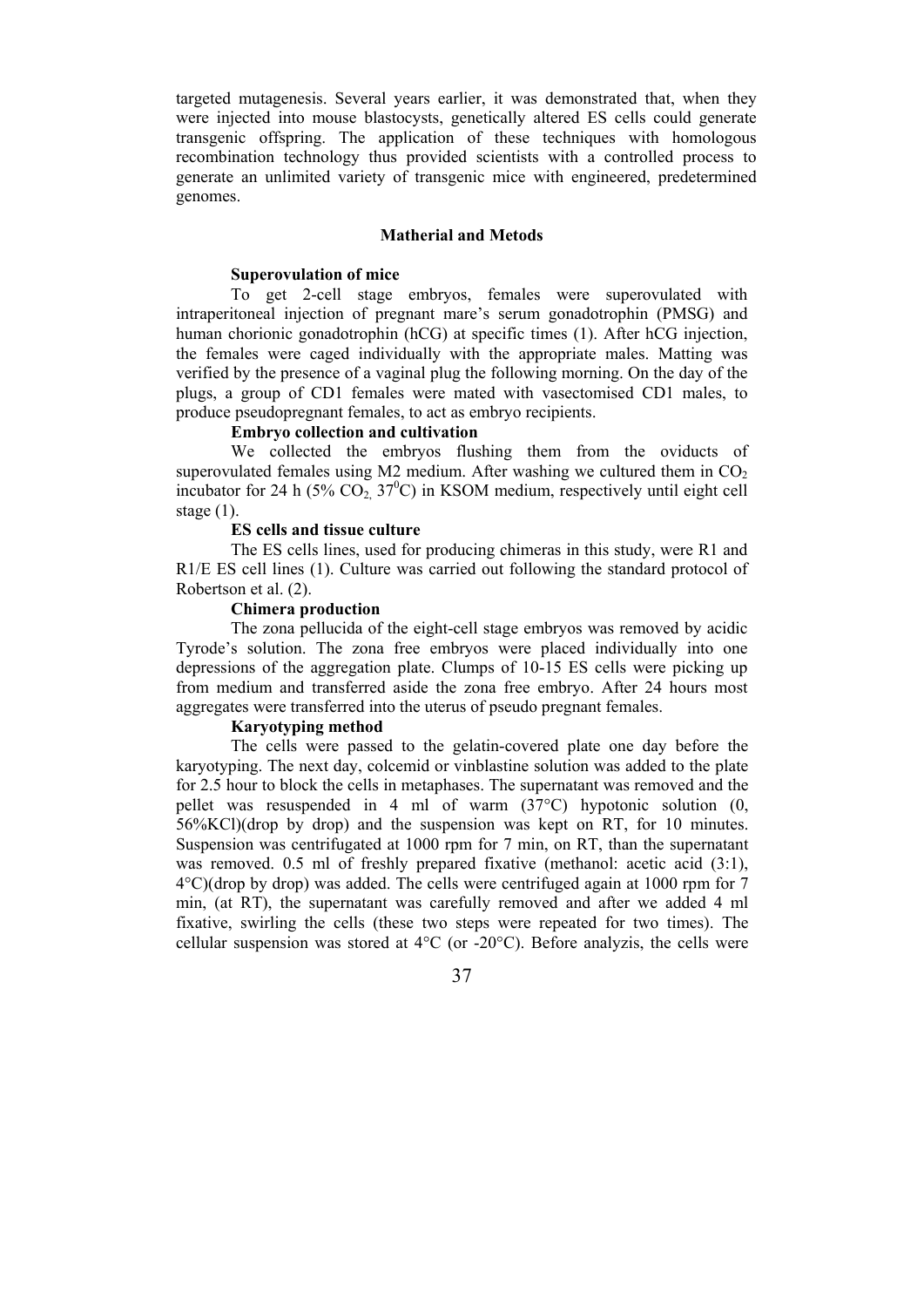centrifuged again at 1000 rpm (200g) for 7 min, (at RT), the supernatant was carefully removed and 1 ml fixative was added. From the far distance we droped 3- 5 drops of suspension to a cold and wet slide. The slides were dried at the room temperature and stained using Giemsa stain (80 ml MQ, 20 ml PBS, 2,5 ml Giemsa (SIGMA)), for 10 minutes. The slides were washed under flowing tap water for 1 minute, dried and covered. We didn't stain the slides, if we wanted to use the slides for FISH analyzis.

## **FISH techniques**

We used "maturated" slides for FISH analyzis. It means, that after splitting, the slides with attached chromosomes were kept on RT from three up to one week. First we washed the slides in 2xSSC/0.5% NP40 for 10 min. After that we put the slides in to the protease solution for 10 min at 37˚C. After protease treatment we washed slides in 1xPBS, for 5 min. to stop the protease reaction. At dehidratation we washed the slides in ethanol (70-90-100 %) for 2 min. each, after dehidration we dried the slides and added the probe to the selected area. Next step was the denaturation. To denaturat the DNA we kept the slides at 72 ˚C, for two minutes. After that we kept the slides at room temperature for 5 min. Hybridization was done by keeping the slides at 37 °C during the next 16-24 hours. On the second day we removed the glass coversleep from the slides (in 2xSSC, at 37 ˚C). For removing the probe, we washed the slide for 10 min. at 37 ˚C, using 50 % formamid/2xSSC. After we washed it for 5 min. 1xPBS. We stained the chromosomes in DAPI-VECTA solution (10-15 μl/ 22x22 mm cover slip. Visualization was done using UV light under 100x oil objective magnify.

## **Results and Discussions**

 In our work, we examined the chimera forming capability of R1 and R1/E mouse ES cell lines. We considered that the passage number affects the chimeraforming capability of the ES cells. With increased the passage number, the rate of viable chimera animals decreased and only the R1/E ES cell line derived cells could contribute to the germ cells *(Figure 1.).* 



Figure 1.<br>Examination of R1/E and R1 ES cell line chimera forming ability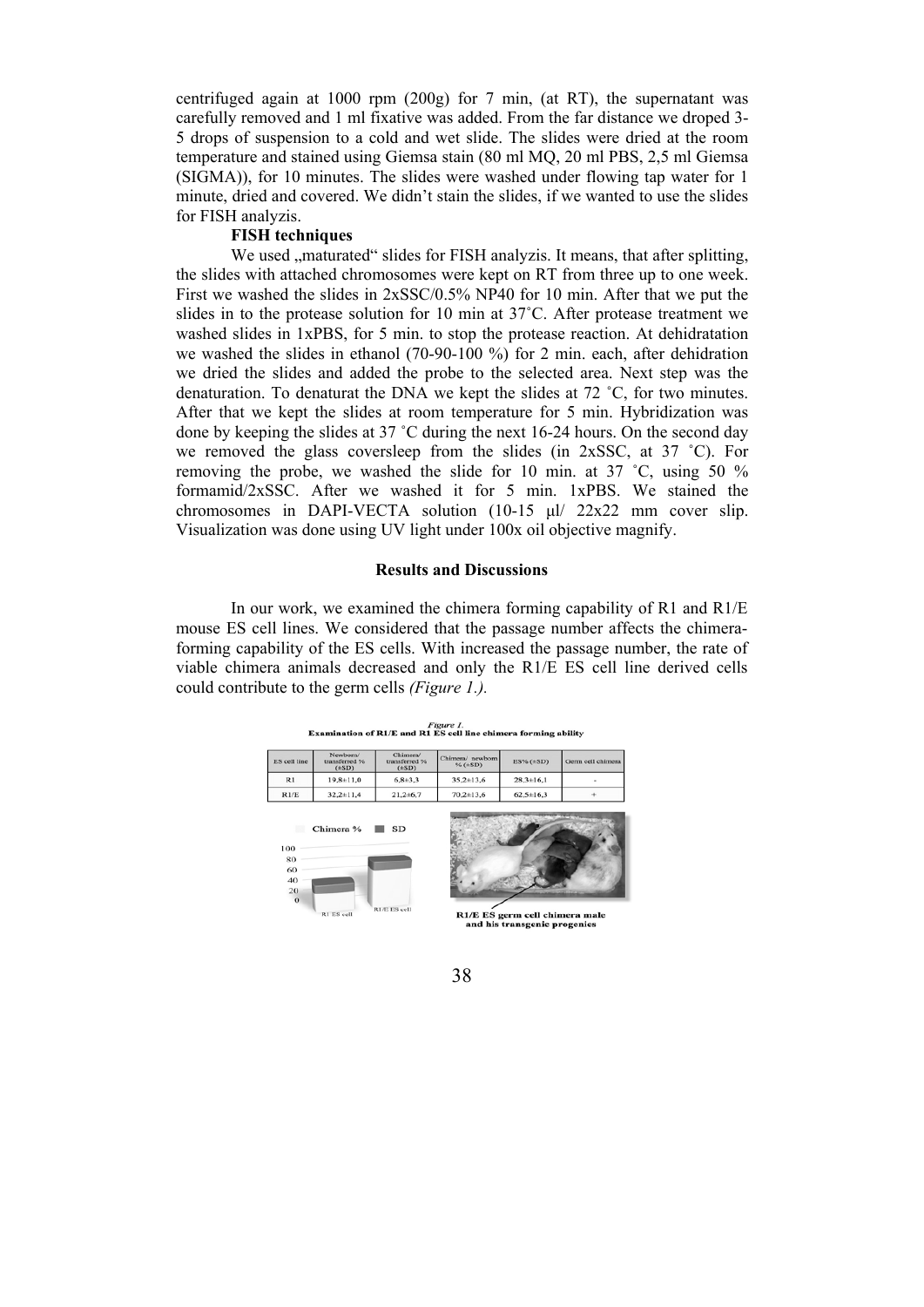

At first, we compared the markers of pluripotency using immunohistocemistry and RT PCR, but we could not find any difference between the R1 and R1/E cell line in this way. The results of chromosome analysis showed that the number of aneuploid cells in R1 ES cell line dramatically increased after six passages. The euploid cells in mouse contain 40 chromosomes. During the passages, the number of cells with 38, 42 and more chromosomes increased. First we thought that during cell division Y chromosomes could not arrange correctly between the two newly derived progeny cells, and after cell division it could became one 39 X0 cell, and one 41 chromosome containing XYY cell and so on. To prove our conception we made X and Y-chromosome FISH analyses *(Figure 2.).* We found, that the aneuploid R1 and R1/E ES cells contain only one X and one Y chromosome, so not the loss of Y chromosome cause the problem at germ cell formation. At last, we made the karyotype analysis of R1 and R1/E ES cells at different passages. The karyotype analysis demonstrated that in the case of aneuploid R1 ES cells the 41 and 42-chromosome containing cells hold trisomies. With increased passage number the number of trisomic cells increased. The aneuploid ES cells can contribute to the different tissues of chimera animals but canno<sup>1</sup>

|                                | r igure 5. |  |  |
|--------------------------------|------------|--|--|
| Kariogram of R1 ES cells (p23) |            |  |  |

| <b>40 chromosomes</b> |     |     |            |    | 41 chromosomes<br>(Chr7 trismov) |      |     |             |       |    |   |
|-----------------------|-----|-----|------------|----|----------------------------------|------|-----|-------------|-------|----|---|
| 441                   | 過離  | êêB | 16         | 鸙  | Ai                               | \$81 | 情報  | $898 - 888$ |       | 鷱  | u |
| 송출                    | 991 | aal | 38.        | 鼎明 |                                  | 0.81 | aši | 88          | 5割 出射 |    |   |
| 叙                     | 商部  | 密船  | <b>Bel</b> | ₽Ħ |                                  |      | 388 | âÎ          | BSE   | 多醇 |   |
| 鲫                     | ië. | g≜! |            | 金額 |                                  | £ àB | 鯧   | a à E       | 鯆     | 医肝 |   |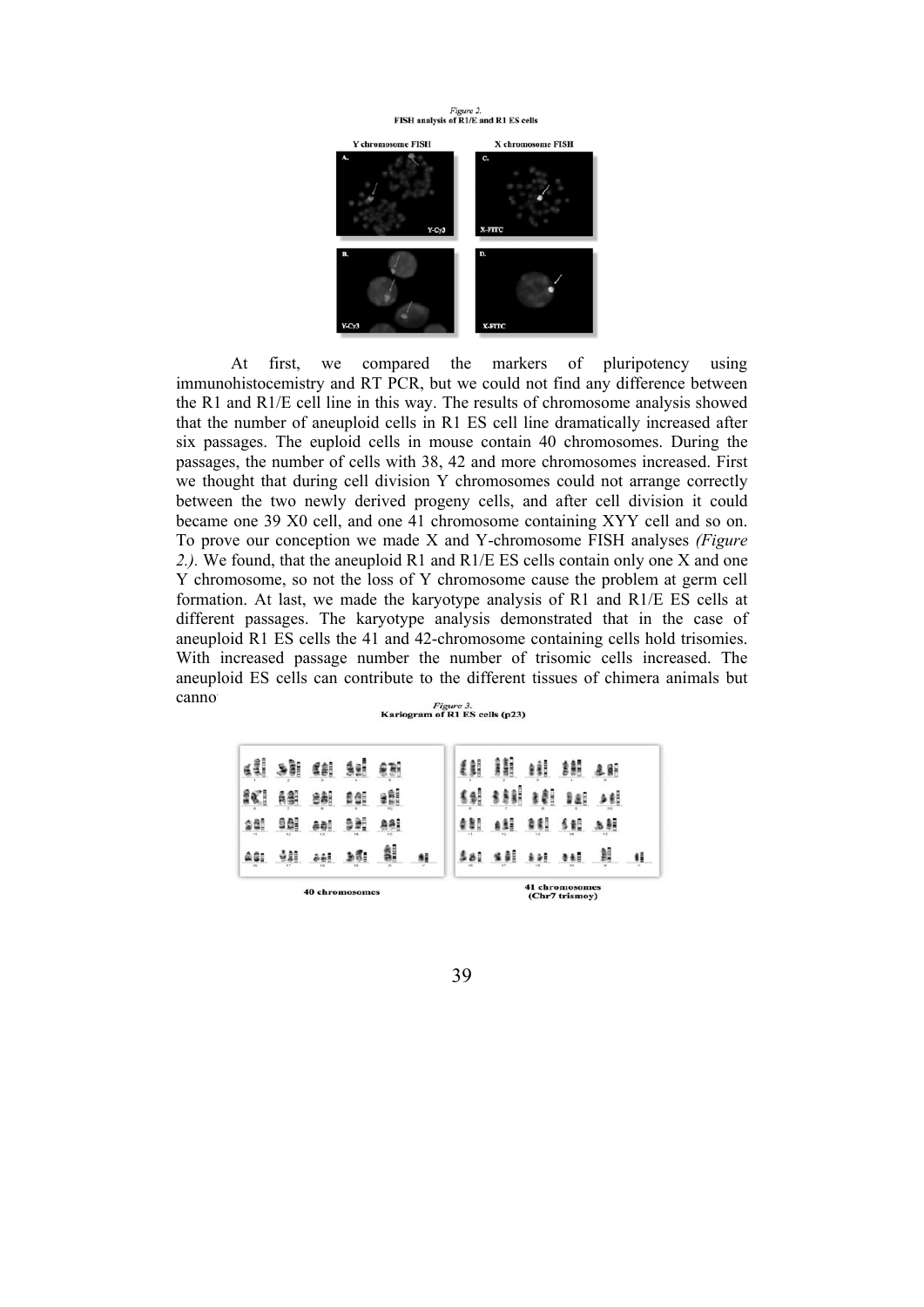## **Acknowledgements:**

We would like to express our special thanks to Ms. Maria Gróf for technical assistance. This research was supported by grants from OTKA T037582, OMFB-00429/2006 and GVOP-3.1.1.-2004-05-0290/3.0 NKFP-1/A-060-2004, and Intergovernmental S&T cooperation program RO-23/05 (No. C18001/09.01.2006.)

## **Bibligraphy**

1. **Nagy A., Gertsensten M., Vintersten K. And Behringer R.** (2003), *Manipulating the Mouse Embryo;* A Laboratory Manual. 3rd edition, Cold Spring Harbor Press, Cold Spring Harbor, New York.

2. **Robertson, E.J. (Editor)** (1987) *Teratocarcinomas and Embryonic Stem Cell*: Practical Approach IRL Press; pp. 102-104